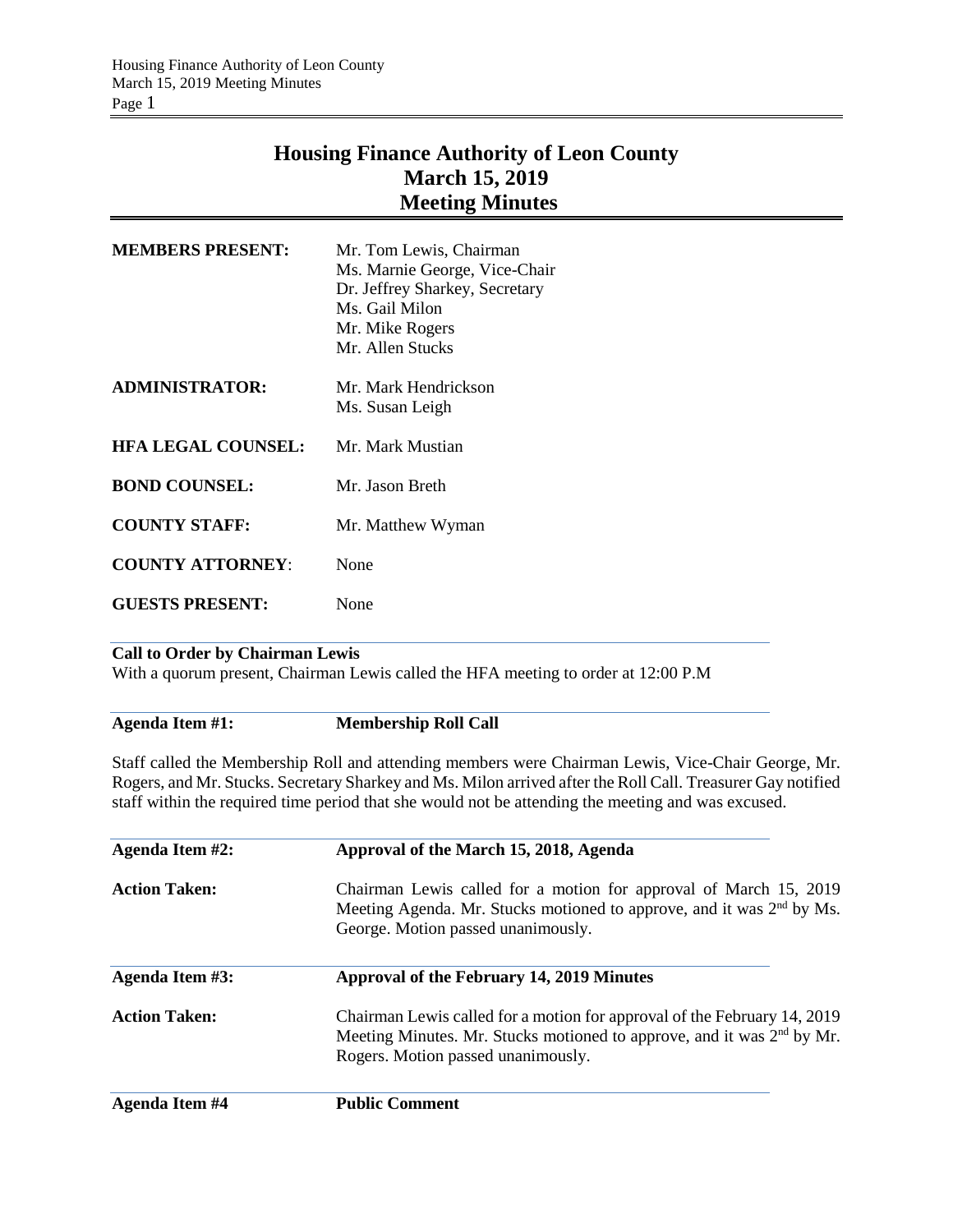There was no public comment.

| <b>Action Taken:</b>       | No action taken                                                                                                                                                                                                 |  |
|----------------------------|-----------------------------------------------------------------------------------------------------------------------------------------------------------------------------------------------------------------|--|
| <b>Agenda Items #5A-5D</b> | Financial Reports, Budget, Expenditure Approvals & Audit                                                                                                                                                        |  |
|                            | Mr. Hendrickson presented the Financial Reports, including the February 28 balance sheet, year-to-date<br>expenditures and income, the backup materials, and the proposed expenditure and debit card approvals. |  |
| Action Taken: 5A &B        | Mr. Stucks motioned to accept the February 28, 2019 Financial Statement<br>and Income and Expense Report, and it was $2nd$ by Ms. Goerge. Motion<br>passed unanimously.                                         |  |
| Action Taken: 5C           | Mr. Stucks motioned to approve the proposed Expenditure and Debit Card<br>Approval list, and it was $2nd$ by Mr. Rogers. Motion passed unanimously.                                                             |  |
| <b>Action Taken: 5D</b>    | Mr. Hendrickson reported that the Auditor's Management Letter was in<br>the packet. Mr. Stucks thanked staff for their work with the auditor.                                                                   |  |

## **Agenda Item #6A: Magnolia Terrace Bond Application**

Mr. Hendrickson presented the background on the Magnolia Terrace bond application, including an explanation of the process that the HFA had established. He emphasized that this was the beginning of the process. Mr. Breth and Mr. Mustian presented the Inducement Resolution. A discussion followed on the bond application review process, the bond allocation process, the TEFRA approval process, and the prospects for additional bond applications, including from the Orange Avenue Redevelopment effort.

| Action Taken: 6A | Mr. Stucks motioned to approve the Inducement Resolution prepared by<br>bond counsel, subject to all condition in the HFA of Leon County MF<br>Handbook and the recommendations included in the full FA analysis of<br>the application, and it was $2nd$ by Mr. Rogers. Motion passed unanimously.              |
|------------------|-----------------------------------------------------------------------------------------------------------------------------------------------------------------------------------------------------------------------------------------------------------------------------------------------------------------|
|                  | The Board directed Mr. Hendrickson to invite a representative of the<br>Orange Avenue Redevelopment effort to an HFA meeting to discuss<br>financing opportunities. The Board also directed Mr. Hendrickson to<br>research Opportunity Zones and their potential benefit to MF bond<br>developments/financings. |

**Agenda Item #6B: HFA Annual Report**

Mr. Hendrickson explained that the HFA was now required to submit an annual report to the Board of County Commissioners, but there was no specific date upon which the report was due. He stated that a draft report was in the Board Packet. The Board agreed to review the draft and provide any comments prior to the April Board meeting, where a final report would be available for review and approval by the Board.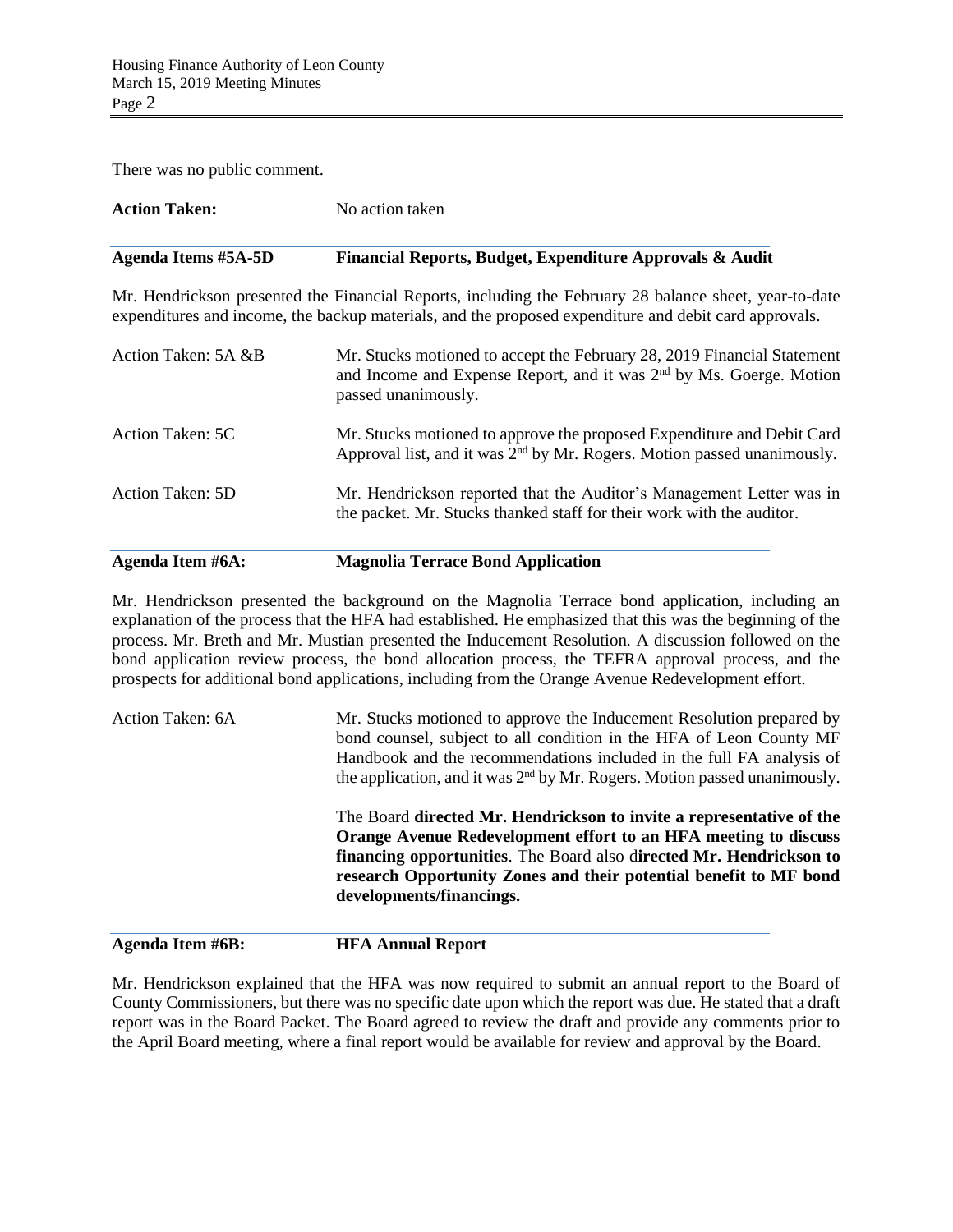| Action Taken: 6B | The Board directed Mr. Hendrickson to include a proposed final<br>annual report in the April Board Packet, for Board review and<br>approval. |
|------------------|----------------------------------------------------------------------------------------------------------------------------------------------|
| Agenda Item #7A: | <b>Donation of Land Parcel to Habitat for Humanity</b>                                                                                       |

Mr. Rogers reported on the decision to grant a land parcel to Habitat for Humanity, with conditions that would ensure that the parcel would be developed quickly and that there would-be long-term affordability on the property.

| <b>Action Taken:</b>                     | No action taken.                                                                                       |  |  |  |
|------------------------------------------|--------------------------------------------------------------------------------------------------------|--|--|--|
| <b>Agenda Item #8A:</b>                  | <b>Emergency Repair Program</b>                                                                        |  |  |  |
|                                          | Mr. Hendrickson reported on the status of the program.                                                 |  |  |  |
| <b>Action Taken</b>                      | No action taken.                                                                                       |  |  |  |
| <b>Agenda Item #8B:</b>                  | <b>Real Estate</b>                                                                                     |  |  |  |
|                                          | Mr. Hendrickson reported on the status of the marketing by Ketcham Realty.                             |  |  |  |
| <b>Action Taken:</b><br>No action taken. |                                                                                                        |  |  |  |
| <b>Agenda Item #8C</b>                   | <b>Legal Update</b>                                                                                    |  |  |  |
| Board considered at this meeting.        | Mr. Mustian reported that he had reviewed the Inducement Resolution and associated documents which the |  |  |  |
| <b>Action Taken:</b>                     | No Action Required.                                                                                    |  |  |  |
| <b>Agenda Item #8D</b>                   | <b>To-Do List</b>                                                                                      |  |  |  |
|                                          | Mr. Hendrickson reported that the to-do list was in the Board Packet                                   |  |  |  |
| <b>Action Taken:</b>                     | No Action Required                                                                                     |  |  |  |
| <b>Agenda Item #8E:</b>                  | <b>Florida ALHFA Conference Sponsorship</b>                                                            |  |  |  |
| (\$1,000) level in 2018.                 | Mr. Hendrickson reported that the Board had sponsored the Florida ALHFA Conference at the Silver       |  |  |  |

Action Taken: Mr. Stucks motioned that the Board approve a \$1,000 Silver Sponsorship for the 2019 Florida ALHFA Conference, and it was 2<sup>nd</sup> by Ms. Milon. Motion passed unanimously.